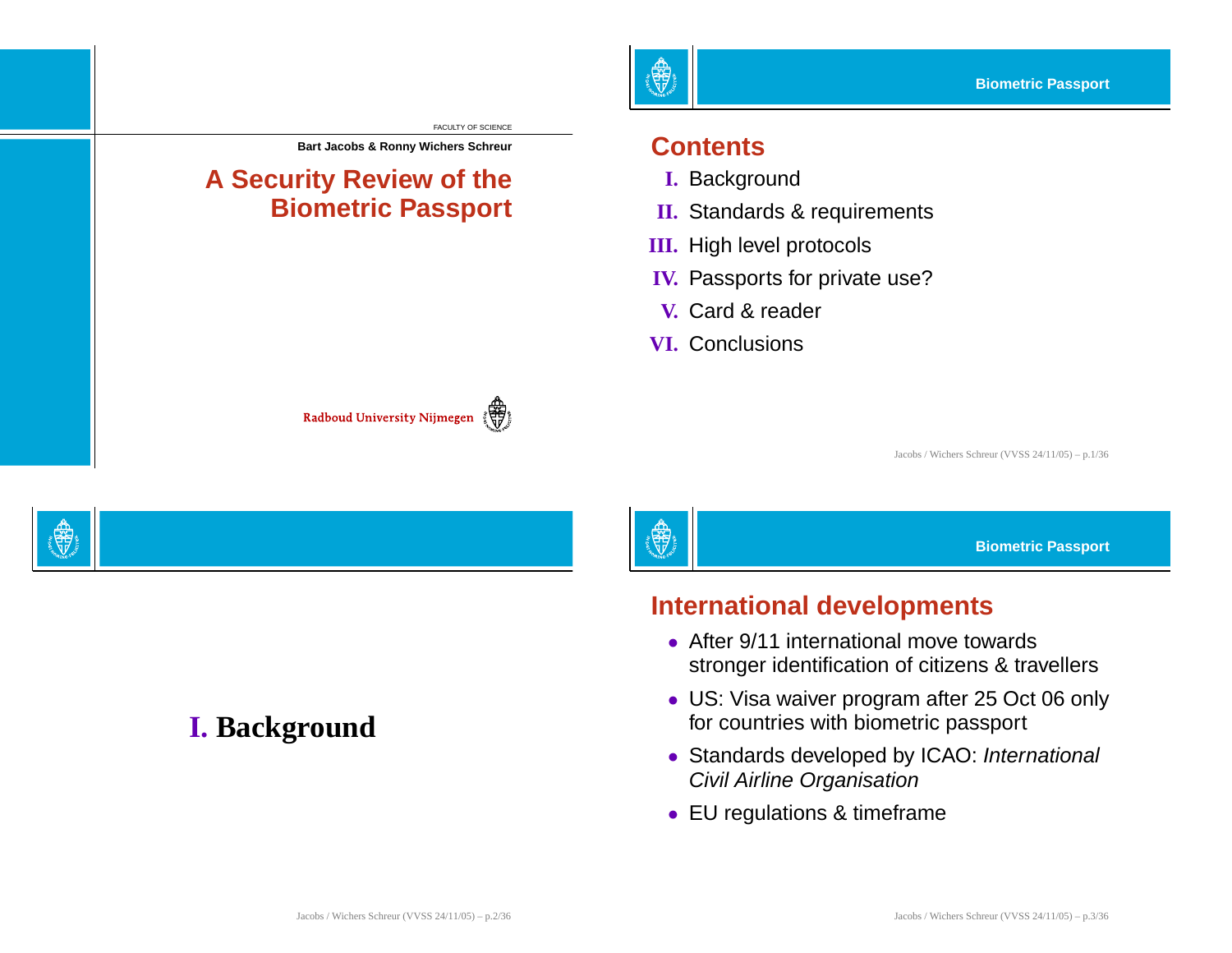

#### **Role of the Netherlands**

- Large trial "2B or not 2B" (6 cities, 15.000 participants, Sept'04-Feb'05), see later
- Philips main supplier of "smartMX" chips
- SDU Identification (inter)nationally active as document supplier (and also within ICAO and ISO).
- Issuance starts 28 Aug '06, at first with facial scan only, without fingerprints

灥

#### **Own involvement**

- Membership of "expert council" set up by ministry of internal affairs (Jacobs)
- Participation in enrollment procedure, resulting in test passport (Oostdijk)
- Production of own terminal-side software (Wichers Schreur) & test development
- Role in discussion in media

**Disclaimer:** no biometry experts

Jacobs / Wichers Schreur (VVSS 24/11/05) – p.5/36

**Biometric Passport**



**Biometric Passport**

Jacobs / Wichers Schreur (VVSS 24/11/05) – p.4/36

#### **Passport fraud**

- Forgery of modern (NL) passports very difficult
- Production of passports has been centralised
- Criminal organisations collect large numbers of passports, and look for reasonable matches
- **Look alike fraud** is source of concern
- Hence original aim: biometric **Verification**



## **Reasonable security goals**

Chip in passport with contactless access requires:

- **No identifying information is released** without the consent of the passport's holder. This should include identification numbers of chips and country identification (bomb targeted at individuals/nationals).
- Receiver must be able to **check authenticity** and integrity of contained data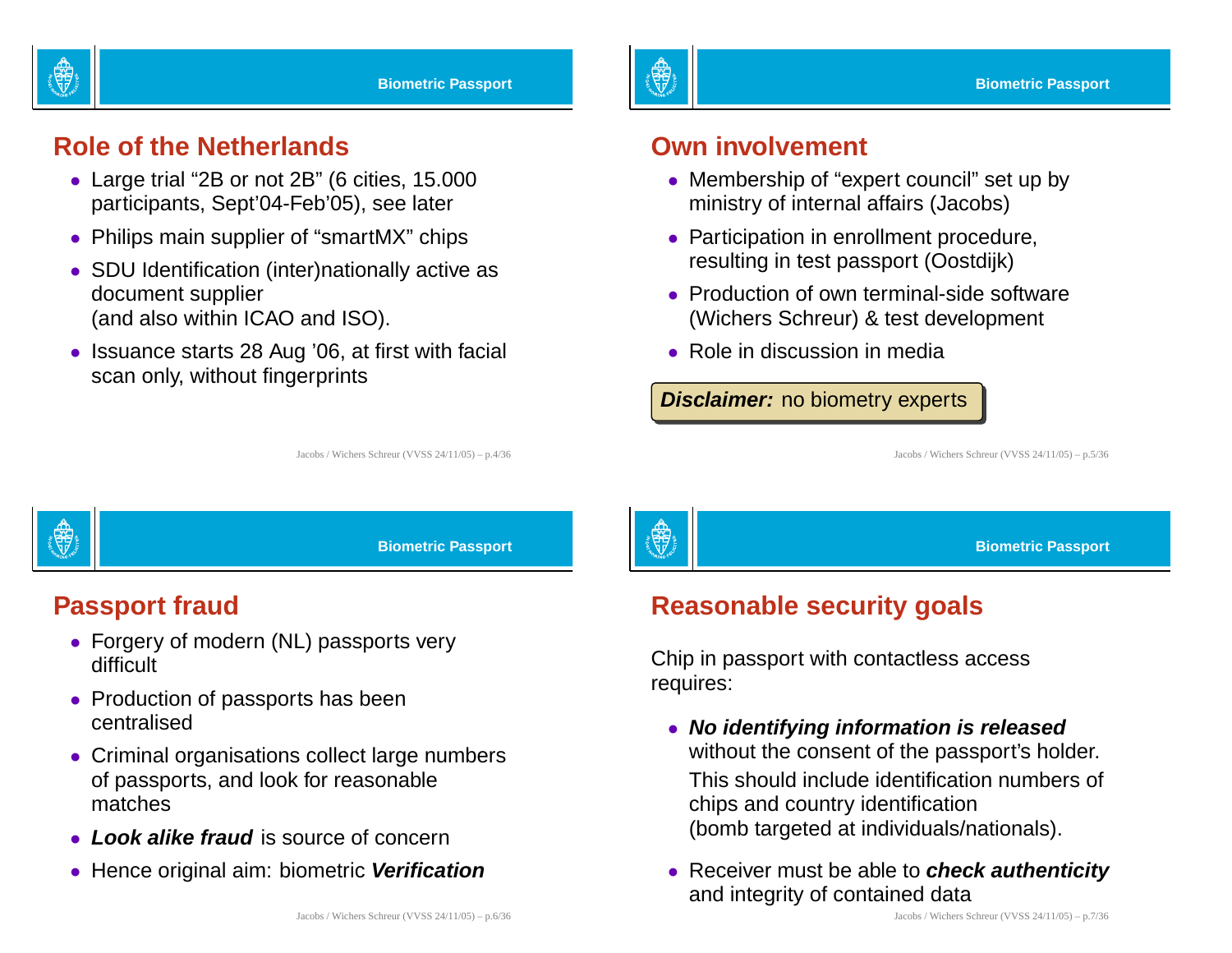

# **II. Standards & requirements**

#### **ICAO on MRTD**

- MRTD: Machine Readable Travel Document
- Open standards, for states and suppliers
- PKI task force with members from US, UK, Can, Ger, NL.
- Only facial image mandatory; fingerprints, iris scan, etc. optional
- Only integrity check mandatory; several other protection mechanisms optional
- See **http://www.icao.int/mrtd**

Jacobs / Wichers Schreur (VVSS 24/11/05) – p.9/36

| <b>OHING</b> |  |
|--------------|--|

Jacobs / Wichers Schreur (VVSS 24/11/05) – p.8/36

**Biometric Passport**

#### **EU on MRTD**

- Facial scan included before 28 Aug '06
- Fingerprints later,  $\leq 3$  year after agreement on protection mechanism (foreseen soon)
- **Basic Access Control** mandatory:
	- Access key for RFID chip extracted from **Machine Readable Zone** (MRZ)
	- Intended as consent to read

# 欎

**Biometric Passport**

#### **NL on MRTD**

- Introduction in 2 stages, starting 28 Aug '06
- Also authenticity check required
- Original aim (2002): verification only, with decentralised storage of biometric data
- New aims (Jan. 2005, "letter on terror"):
	- identification, called "on line verification"
	- central database of biometric data
	- meant as contribution to effectivity of identification laws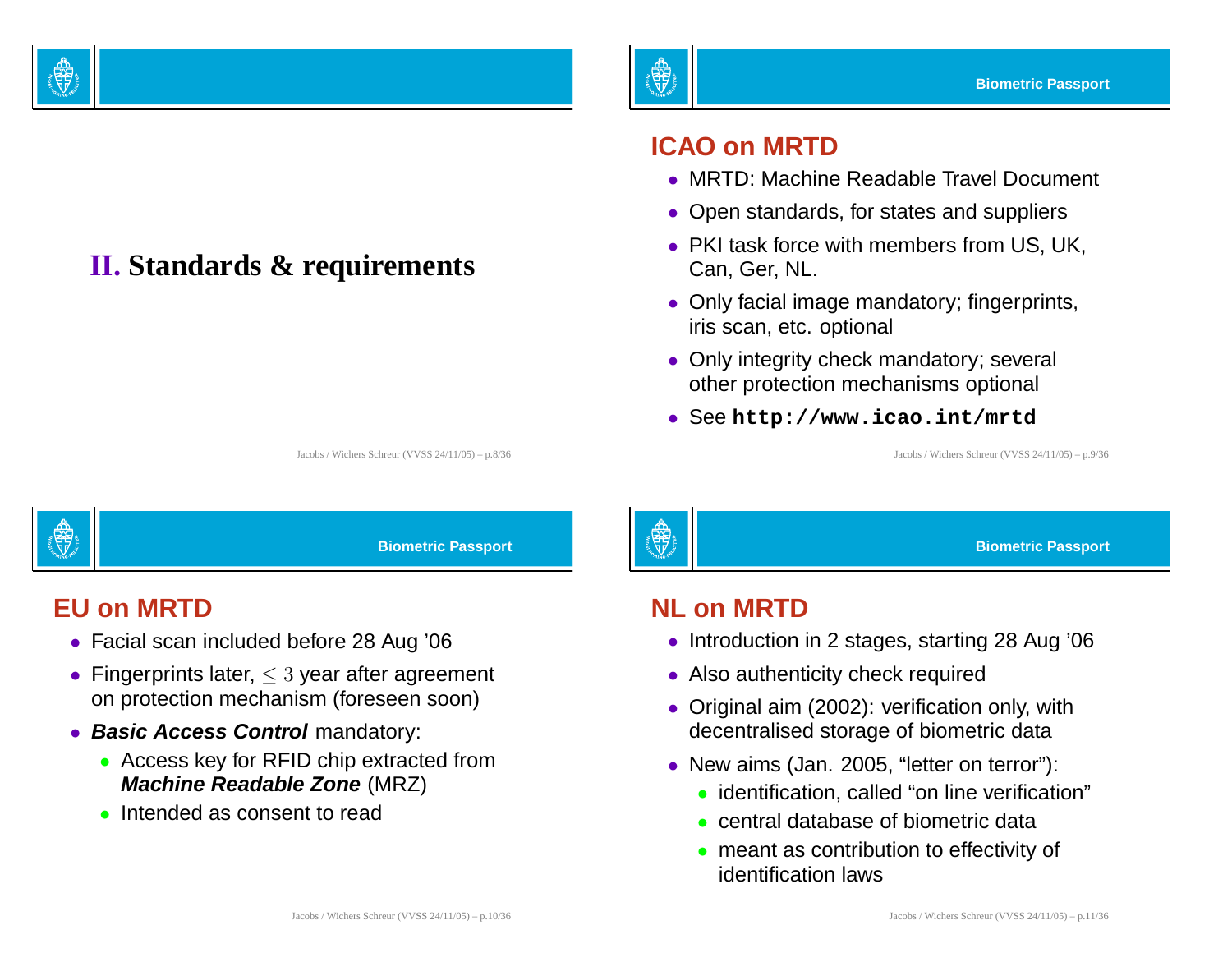

#### **Outcome biometry trial in NL**

- Report appeared in Oct '06, also in english (available online)
- Focus on enrollment, not so much verification (only false negatives relevant)
- Real difficulties for ages <12 and >60
- Overal succesrate both fingerprints:  $\sim$  90% (faces not really tested; only 5 day interval)
- Useful experiment, with lots of practical experience (eg. exchange of fingers)

Jacobs / Wichers Schreur (VVSS 24/11/05) – p.12/36

#### **Protection mechanisms**

|                         | to protect                         | mechanism                                 | EU     | US    |
|-------------------------|------------------------------------|-------------------------------------------|--------|-------|
| basic<br>access ctrl    | access &<br>confidentiality        | encryption via<br>key from MRZ            | ÷      | (new) |
| passive<br>authent.     | integrity<br>of content            | signature<br>by $\widetilde{SDU}$ (by NL) | ÷      | ٠     |
| active<br>authent.      | authenticity<br>of document        | signing of<br>challenge                   | $NL +$ | +     |
| extended<br>access ctrl | confidentiality<br>of fingerprints | <b>BSI</b> proposal                       | ÷      | n.a.  |

#### Metallic "Faraday cage" possibly added (in US)

Jacobs / Wichers Schreur (VVSS 24/11/05) – p.13/36



**Biometric Passport**

#### **International PKI**

- **Country Signing CA** (NL) signs certificate of **Document Signer** (SDU)
- SDU signs "security object", for passive authentication
- Passport chip contains:
	- SDU certificate
	- own public key (hash in security object)
- Self-signed country certificates distributed at first via diplomatic post, later electronically.

# **III. High level protocols**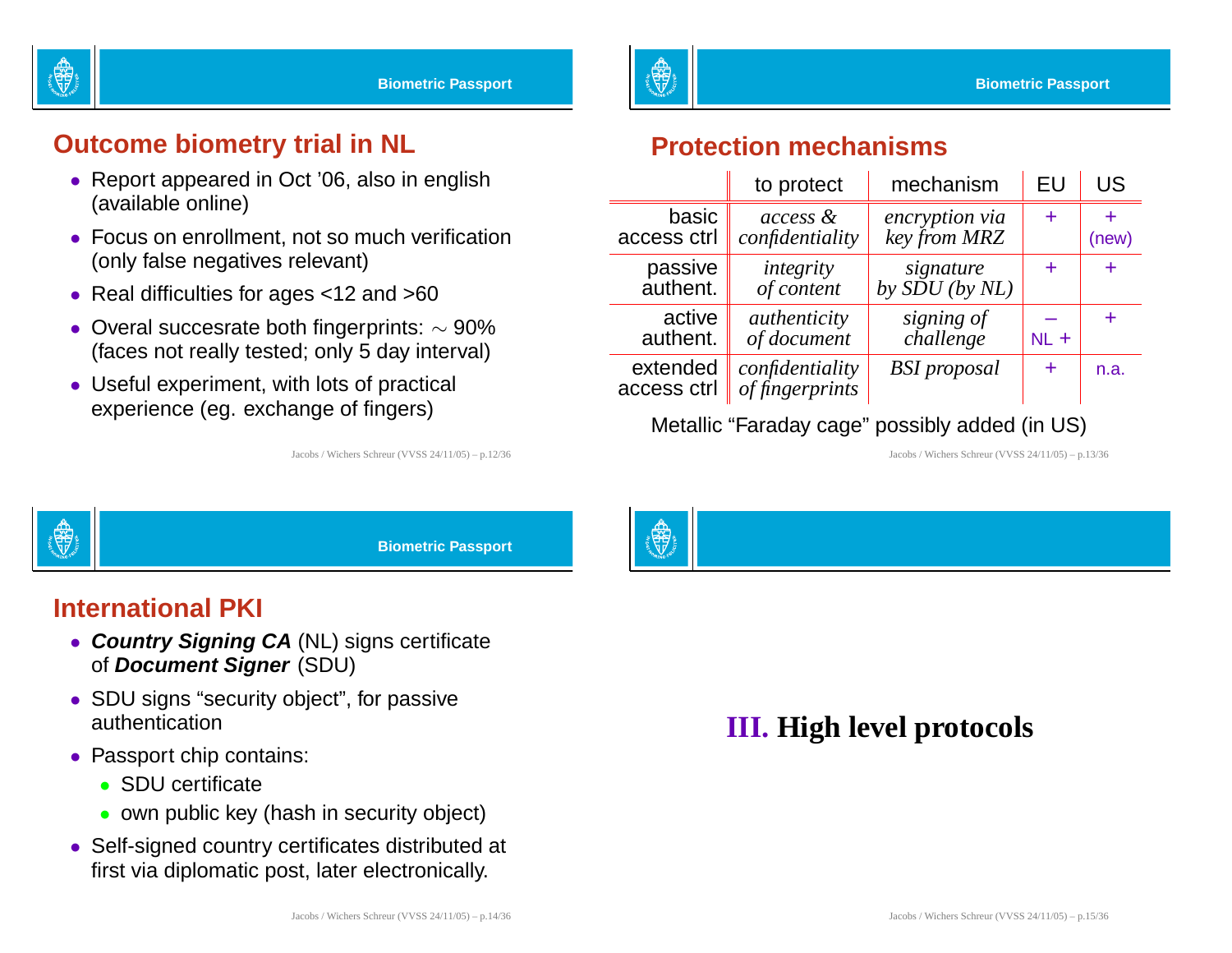

#### **Basic Access Control I**

- "Consent" & confidentiality mechanism
- MRZ info yields 3DES "document basic access keys"  $K_{FNC}$ ,  $K_{MAC}$ , fixed for lifetime
- Relevant MRZ input: passport nr. <sup>+</sup> birth date <sup>+</sup> expiry date
- Entropy somewhere between 50 and 60 bits
- Brute force attack:
	- for skimming (neighboor in train) card too slow
	- possible on eavesdropped data  $\overline{\mathsf{L}}$  possible on eavesdropped struct (VVSS 24/11/05) p.16/36

#### **Basic Access Control II**



Session keys are then derived from  $K_P$  and  $K_R$ , for rest of communication.

Jacobs / Wichers Schreur (VVSS 24/11/05) – p.17/36



**Biometric Passport**

## **Basic Access Control III**

- July'06: Marc Witteman (Riscure) finds:
	- NL passportnrs. used in ascending order
	- About 5000 per day
	- Check digit formula discovered
- $\bullet\,$  Substantial reduction of entropy (to  $\sim 35$  bits)
- Ministry: issuance order deeply entrenched in procedures and checks
- ICAO is studying strengthening of Basic Access Control



#### **Biometric Passport**

#### **Passive authentication**

- Read "Security Object" from chip with:
	- SDU certificate
	- public key for active authentication
	- hashes of all passport data
	- SDU signature
- Authenticity check consists of:
	- SDU-certificate, using NL public key
	- signature by SDU, using SDU-certificate
	- hashes, after reading data
- Cloning still possible. Jacobs / Wichers Schreur (VVSS 24/11/05) p.19/36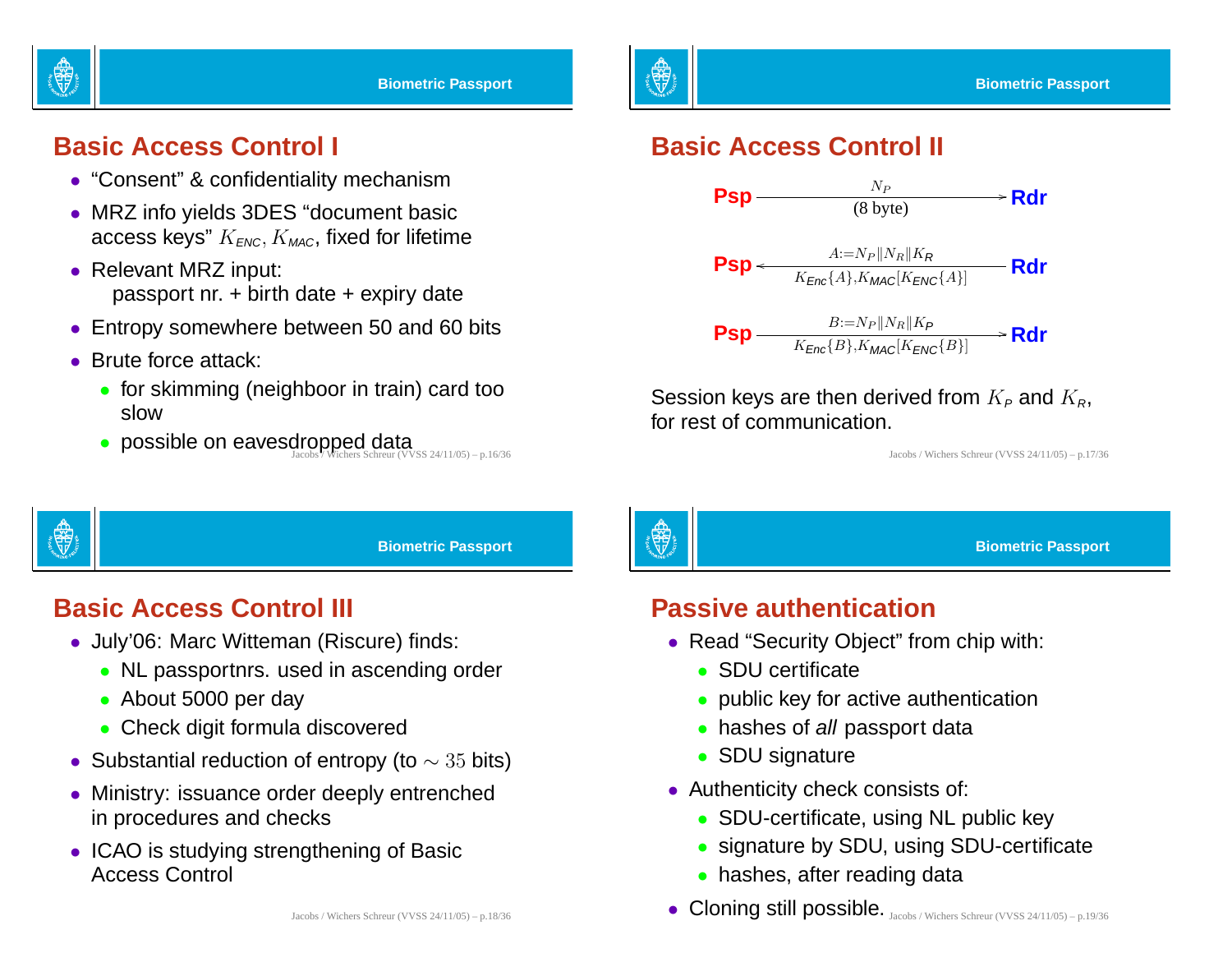

#### **Active authentication, against cloning**

Passport has private (RSA) key, with public key in (signed) security document.



Risk of signing location + timing data in  $N_R$ , for tracking. Bas. Acc. Ctrl. offers some protection.

**IV. Passports for private use?**

Jacobs / Wichers Schreur (VVSS 24/11/05) – p.20/36

灥

#### **Extended authentication**

- For fingerprint protection; optional for ICAO
- Required by EU, but no EU-standard yet
- German (BSI) proposal under consideration:
	- Readers must authenticate, via certificates
	- New Diffie-Hellman session key for data protection
	- Certificate revocation is problematic
- Each country controls itself who can read fingerprints: limited use foreseen

Jacobs / Wichers Schreur (VVSS 24/11/05) – p.21/36

**Biometric Passport**

#### **Secure logon via your passport**

- Give your machine / local network:
	- your passport  $K_{\text{MAC}}, K_{\text{ENC}}$  (from MRZ)
	- your passport public key
- Authenticate yourself via challenge-response: "what you have"
- Possibly add picture check: "what you are".
- Will be implemented by RU

Jacobs / Wichers Schreur (VVSS 24/11/05) – p.22/36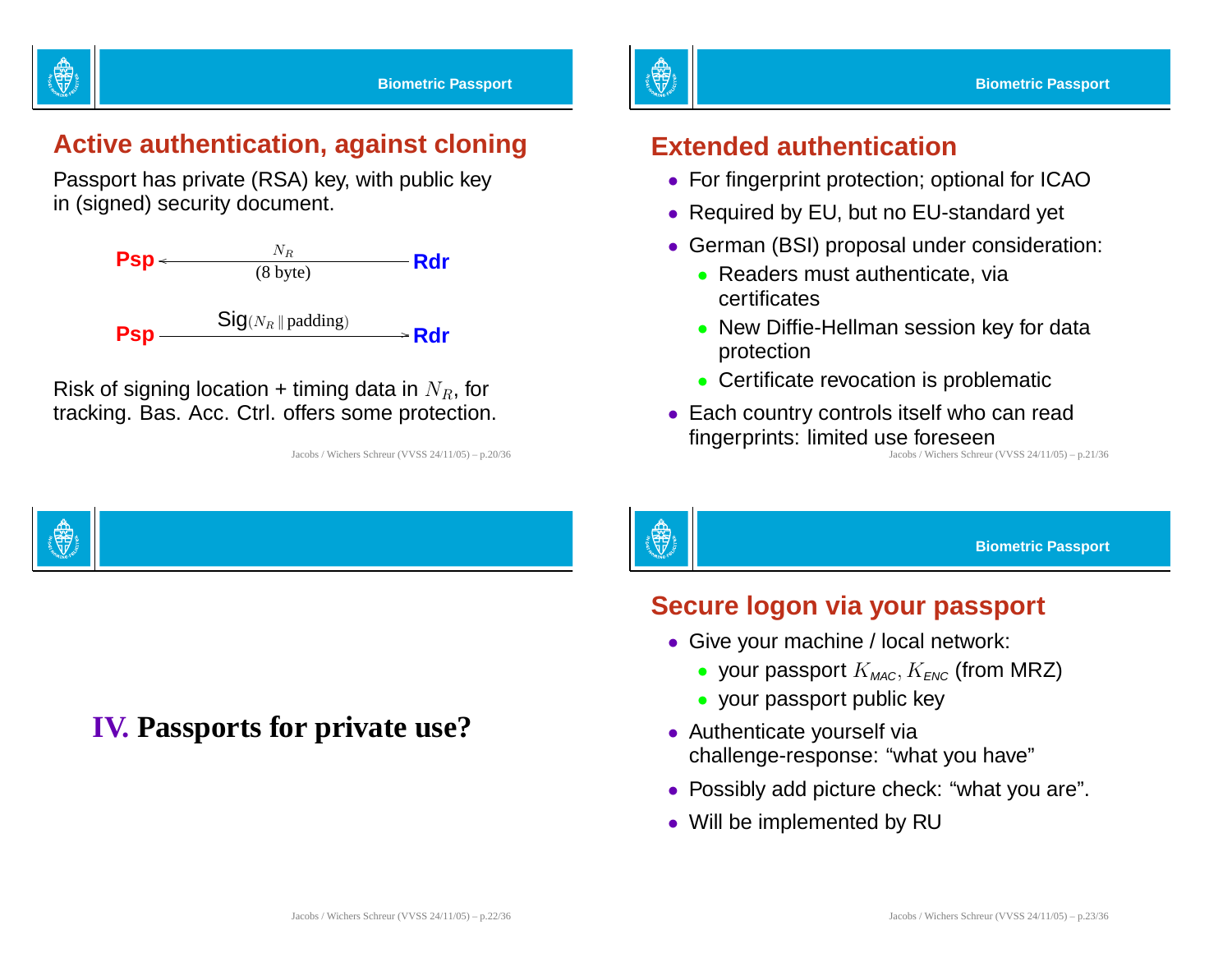



#### **Digital signature via your passport?**

**Better not**, because:

- **a.** anyone who holds your passport can sign for you. [Sign software might check picture . . . ]
- **b.** sign-challenges only 64 bit (hash-attack: 32) Possible fix: break up sign-message
- **c.** Proof of identity requires release of your MRZ (and hence access to your chip), since:
	- MRZ contains your name + birth date
	- hash of MRZ signed by authorities, as part of "security object"

Jacobs / Wichers Schreur (VVSS 24/11/05) – p.24/36

## **V. Card & reader**

Jacobs / Wichers Schreur (VVSS 24/11/05) – p.25/36

**Biometric Passport**



**Biometric Passport**

#### **Card info I**

- SmartMX Chip from Philips (P5CT072), with:
	- 72Kbyte EEPROM
	- contactless interface (ISO/IEC 14443 A)
	- 3DES, RNG, RSA, SHA1 (ECC?)
- High certification: level EAL5+ of Common **Criteria**
- JavaCard OS: IBM JCOP41 version 2.20 Certification by German BSI ongoing
- Passport Java applet written by SDU: closed source



#### **Card info II**

- **Writing** to chip (e.g. for visa, children etc.) not foreseen.
- No certainty about absence of **backdoors** But secret access should be detectable via monitoring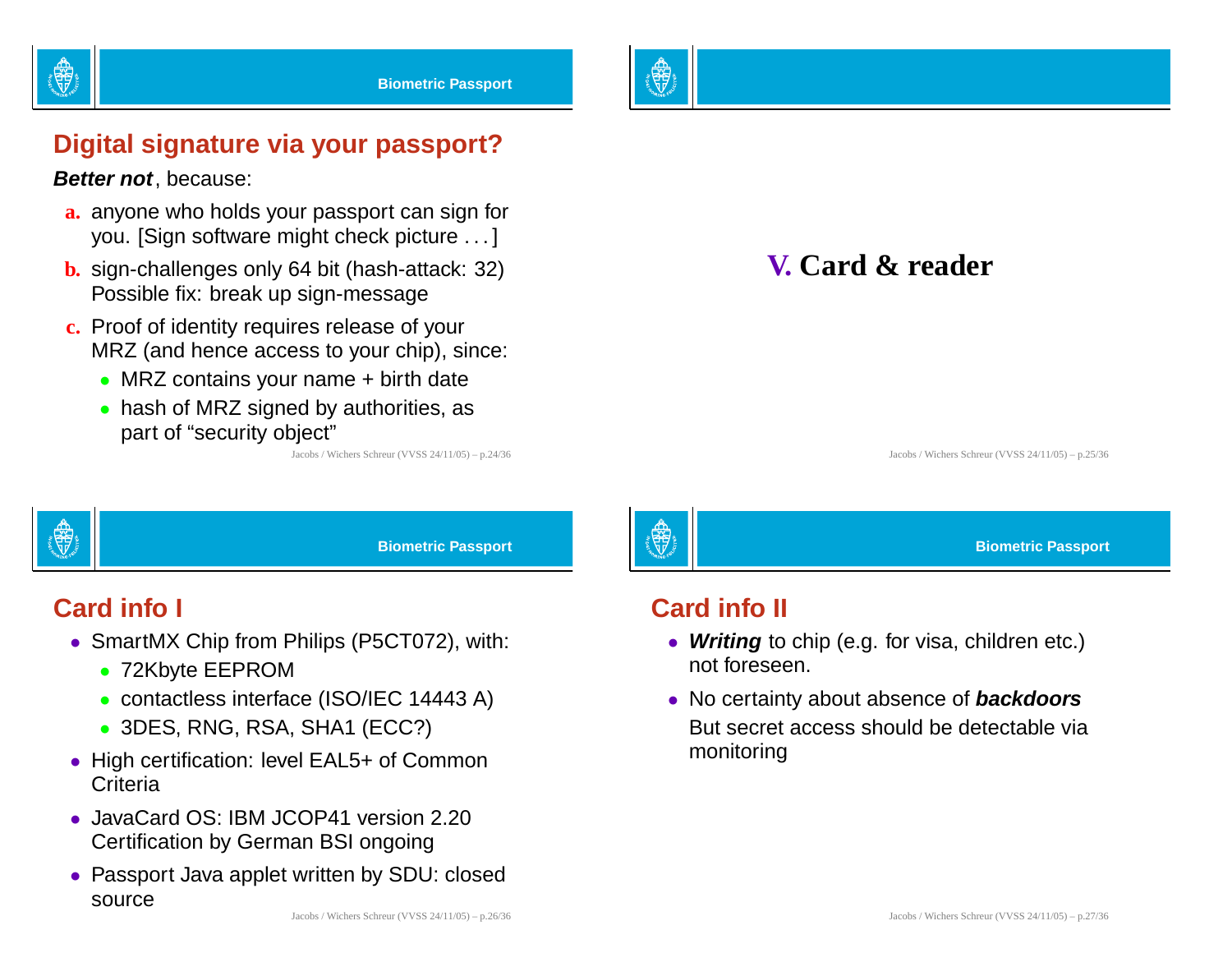

#### **Contactless issues**

- Operation distance <sup>&</sup>lt; 10 cm; eavesdrop <sup>&</sup>lt; 10m?
- Multiple cards may be in reach of reader
- **Anti-collision** protocol described in ISO 14443-3.
- With fixed identifier "tree walking protocol"
	- in current SDU test passport (4 byte id)
	- allows tracing and targeting
- SDU: "deployed card will use random identifier" Jacobs / Wichers Schreur (VVSS 24/11/05) – p.28/36

#### **Reader implementation I**

- Sample passport provided to RU, with ad hoc protection of fingerprints (via symmetric key)
- Own Java Terminal written using BouncyCastle crypto library
	- Crypto ( $\approx$  2 KLOC)
	- Parsing ( $\approx$  2 KLOC)
	- $\bullet\,$  GUI ( $\approx$  1.5 KLOC)
- Intention to release it as open source

Jacobs / Wichers Schreur (VVSS 24/11/05) – p.29/36



**Biometric Passport**

#### **Reader implementation II**

- Many, many standards. ICAO public, but ISO not.
- Protocols often underspecified for abnormal situations
- Implementation not difficult, but many details
- Interoperability problems with contactless readers – may happen also in practice

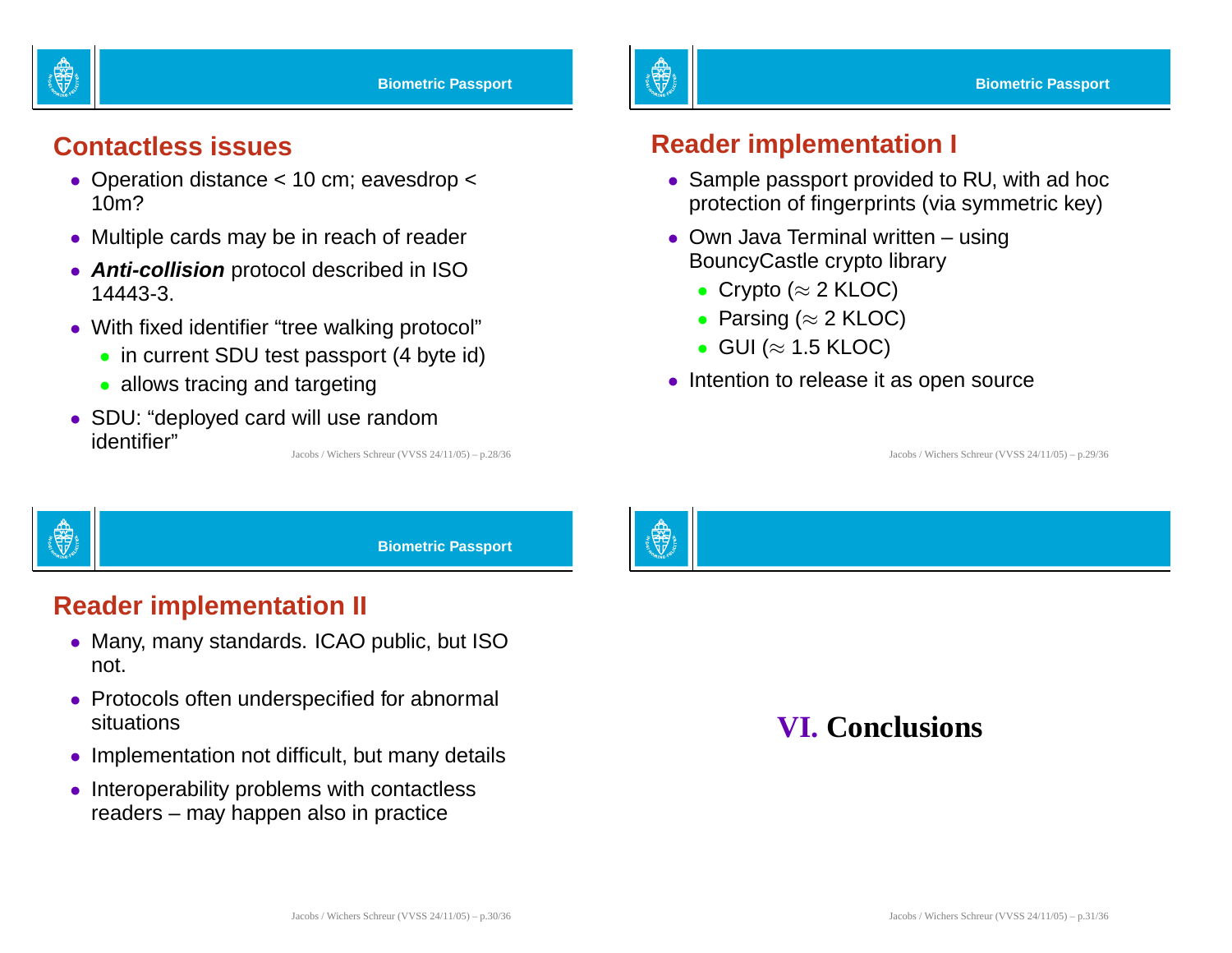

#### **Conclusions I**

- Biometric passports are on their way
- General approach (ICAO, EU): careful.
- Basic Access Control weak link.
- Protection of fingerprints not fully settled yet
- Open communication with Ministry & SDU
- Further tests of cards foreseen (also rôle of **LaQuSo**)

#### **Conclusions II**

- Biometry much overrated:
	- Silly approach: "same password, used everywhere" (no template protection)
	- Large scale use of biometrics uncertain
	- Substantial false positives/negatives to be expected
- Identification goals are undermined:
	- by widespread use in other applications
	- if many citizens (obnoxiously) put their fingerprints on the web

Jacobs / Wichers Schreur (VVSS 24/11/05) – p.33/36



**Biometric Passport**

Jacobs / Wichers Schreur (VVSS 24/11/05) – p.32/36

## **Conclusions III**

- Function creep risks:
	- Who will use passport's biometrics? Welfare authorities, banks, casinos etc.?
	- Central storage: risks of compromise, misuse, etc.
- Set-up for improved identity management can lead to large scale identity theft.
- Real challenges (also for privacy!) are in the in integration in backoffice databases
- Slow increase of use to be expected

# 驇

#### **Biometric Passport**

#### **Conclusions IV**

- Passport fraude will become more difficult
- But the few (if any) who manage to break the system get unprecedented power (issue their own passports . . .)
- Will it stop terrorists? **No**, since they go for easy, soft targets
- Will it work? **Probably**, after <sup>a</sup> while
- Will it help? **A bit**, mostly to deter/catch stupid criminals Jacobs / Wichers Schreur (VVSS 24/11/05) – p.35/36